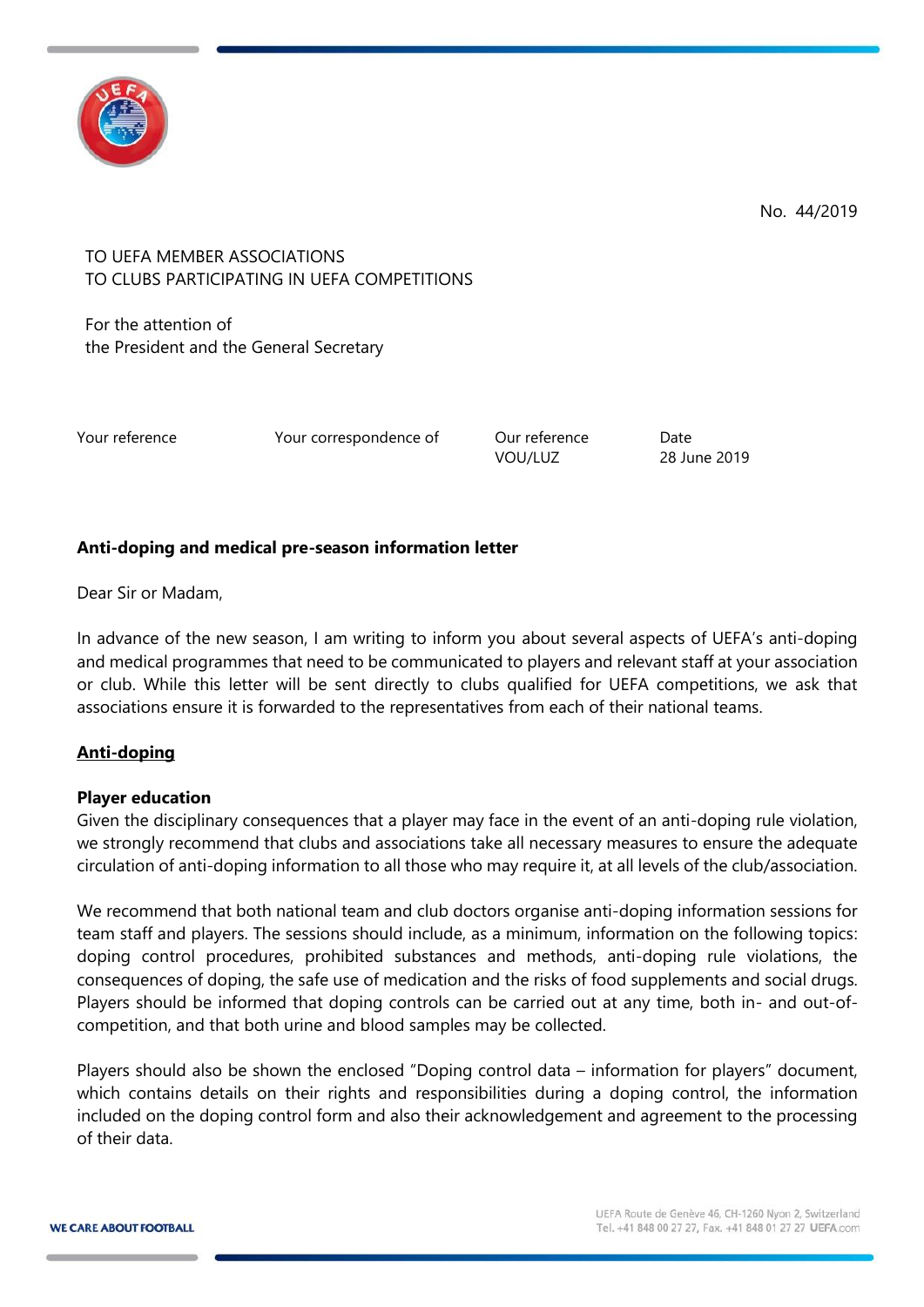If you need additional information, paper copies of UEFA's anti-doping education leaflet (available in 7 languages), or would like support from your National Anti-Doping Organisation (NADO) to deliver education sessions, please do not hesitate to contact the UEFA anti-doping unit at [antidoping@uefa.ch.](mailto:antidoping@uefa.ch)

#### <https://www.uefa.com/insideuefa/protecting-the-game/anti-doping/>

#### **Doping controls**

UEFA conducts doping controls in all its competitions. In addition to UEFA doping controls, players must be aware that doping controls may also be conducted by NADOs or by FIFA. UEFA aims to coordinate its doping controls as much as possible with these other organisations and has signed collaboration agreements with 33 European NADOs for this purpose. Nevertheless, teams and players may be tested several times in quick succession, either randomly or targeted for a specific reason.

#### **Use of paperless doping control forms**

At the start of the 2018/19 season, UEFA began using paperless doping control forms and the same system will be used for the upcoming season. In order to ensure a smooth process, we ask you to please make sure the Wi-Fi is sufficiently strong in the Doping Control Station (DCS) and that the Wi-Fi network name and password are clearly displayed.

The paperless forms modernise the doping control process, leading to a more efficient service for players, team representatives and Doping Control Officers (DCOs).

All the test information is entered directly into an online form by the UEFA DCO and digitally signed by the player. This online system is completely secure through the use of two factor authentication and can only be accessed by the DCO and, once the form has been submitted, by members of the UEFA anti-doping unit.

Rather than receiving a paper copy of the form, the player has the option to receive a digital copy via email. They provide their own email address or any other address of their choice (such as that of their team doctor or representative). In order to provide extra security, the digital copy of the form is locked by a password of the player's choice.

#### **New player selection procedure for In-Competition doping controls**

In the previous seasons, team representatives were required to come to the Doping Control Station at the 75<sup>th</sup> minute (after 10 minutes of valid playing time in the second half in futsal) to witness the draw and/or receive the names of the selected players. At the request of WADA, this procedure will now change for the forthcoming season

The UEFA doping control officer (DCO) will continue to meet the team representatives before kick-off (after the team-sheets have been officially submitted) to explain the doping control procedure. The team representative who will be involved in the notification process **must** be present at this meeting. Team representatives will then be required to meet the DCO in the tunnel at the **90th minute (after 38 minutes of valid playing time in futsal)** and they will be informed of the players selected for testing at the final whistle.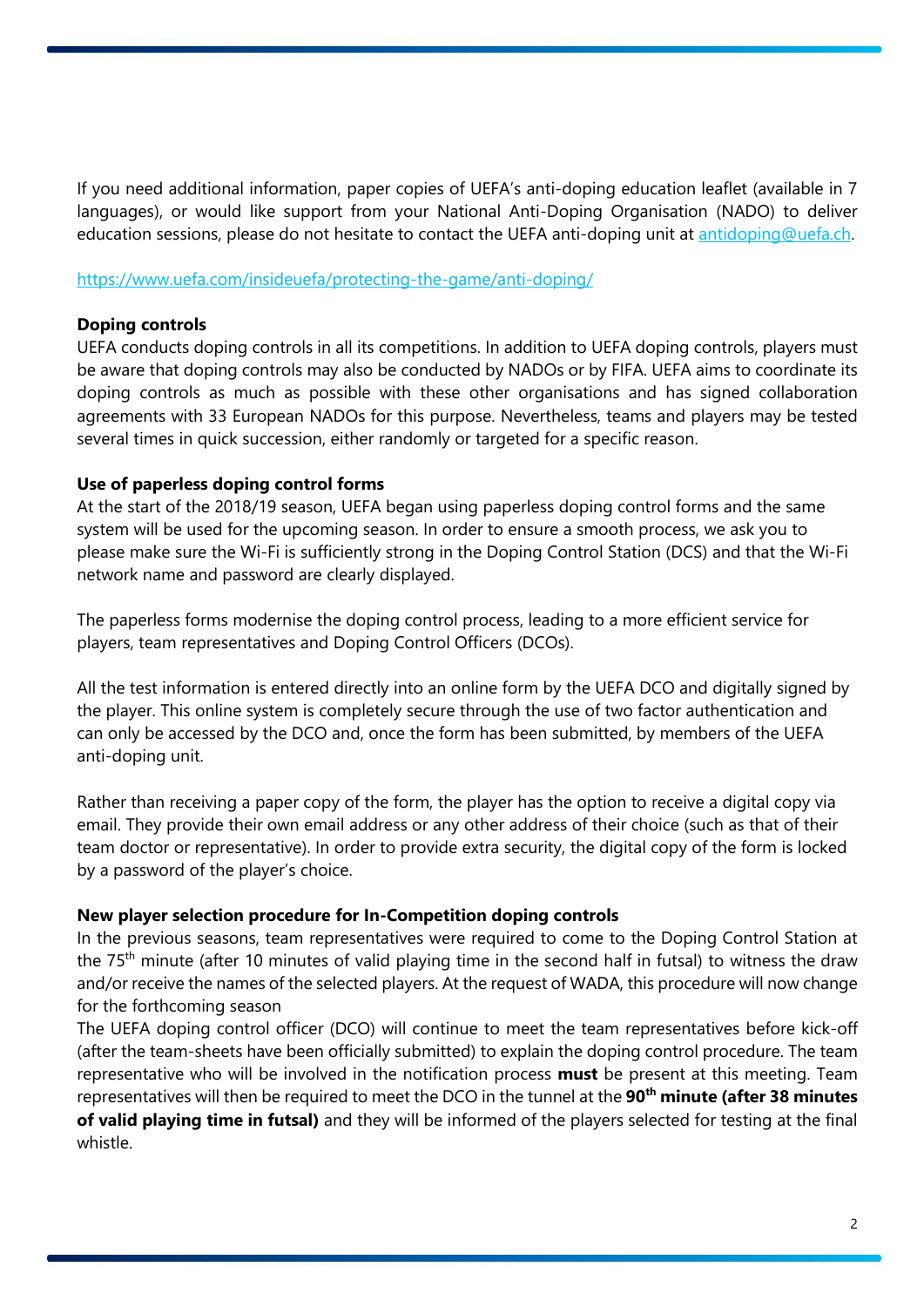Without prejudice to each player's personal responsibility to report for sample collection, the teams and their team representatives remain responsible for helping the DCO and/or chaperone to inform the relevant players that they have been selected for doping control and ensuring that they report to the DCS straight from the pitch as soon as the match is over. Teams and team representatives must make sure that players selected for doping control are aware that they are **not** allowed to return to the dressing room.

*Players not going straight to the doping control station, once notified of a doping control, may be subject to the harsher sanctions* as described in Annex A, IV of the new edition (2019) of the UEFA Disciplinary Regulations.

From the start of the 2019/20 season, UEFA's Digital Doping Control system will also be used to randomly select players for testing. This system will, for each team, randomly draw one player from the starting line up and one player from the full player list to undergo testing. It will also randomly select two reserves from the full player list. As the system selects the players automatically, the Team Representative does not need to witness the process.

In addition to randomly selecting players using the digital system, UEFA will continue to conduct target testing.

#### **Minors**

There are certain specific requirements for collecting a sample from a minor that must be adhered to in the test procedures. A minor is defined in the UEFA Anti-Doping Regulations as a natural person who has not reached the age of 18.

Athletes who are minors should be notified of their selection for a doping control in the presence of an adult, and may choose to be accompanied by a team representative throughout the entire sample collection session. Should an athlete who is a minor decline to have a representative present during the Sample Collection Session, a representative of the DCO must be present.

National associations and clubs participating in UEFA competitions undertake to ensure that the enclosed 'Acknowledgement and agreement form for minors' is duly completed and signed for each minor participating. Please note that this must be done before the start of a competition, and not only before final rounds. The completed forms must be kept by the national associations or clubs and submitted to UEFA upon request.

#### **Instructions to organisers of UEFA matches**

The home team must provide a doping control station (DCS) as described in the Appendix B of the UEFA Anti-Doping Regulations.

As previously mentioned, match organisers should also ensure that the Wi-Fi is sufficiently strong in the DCS so that Digital Doping Control Forms can be used and that the Wi-Fi network name and password are clearly displayed for the benefit of the DCO.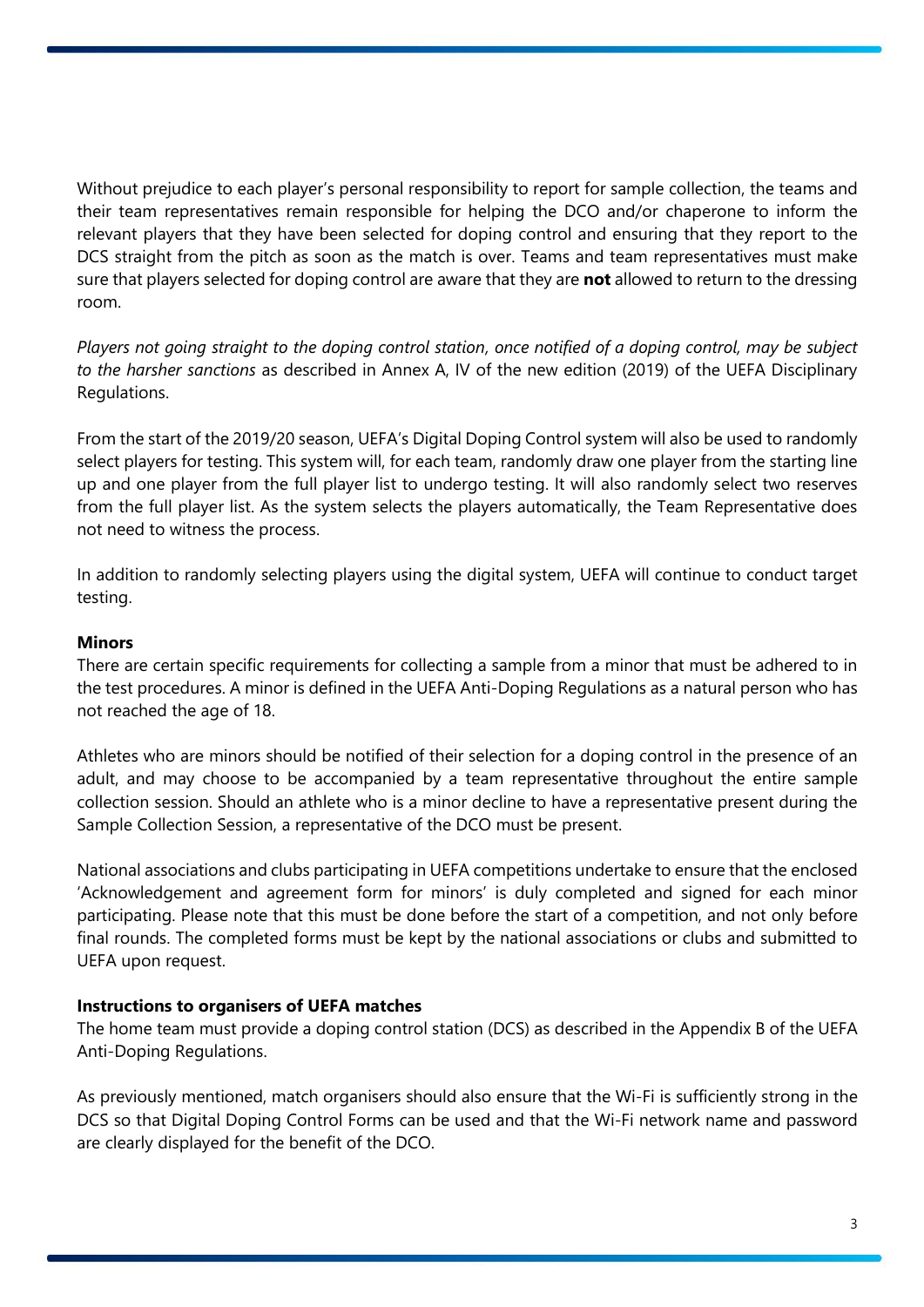For each match, the home team is requested to designate one person to act as a Doping Control Liaison Officer (DCLO) whose duty is to ensure that the doping control station and all necessary materials and equipment are available and ready for the purposes of the doping control. The DCLO does not need to be medically trained and can undertake other match organisational tasks. They should, however, be able to speak English and must remain available until the doping control has been completed. The DCLO must also organise transport for the DCO back to the hotel on completion of the doping control.

At each match two top-category seats must be reserved for UEFA DCOs in the directors' box or equivalent. These seats should be located at the end of a row, near the seat reserved for the UEFA match delegate and must provide easy access to the doping control station.

Stewards at the main stadium gates must be informed that persons who identify themselves as UEFA DCOs are to be granted free access to the stadium.

### **WADA Prohibited List**

Each year, the World Anti-Doping Agency (WADA) publishes on its website [\(https://www.wada-ama.org\)](https://www.wada-ama.org/) a list of substances and methods that are prohibited in all sports. The Prohibited List comes into effect on 1 January each year and is published by WADA three months prior to coming into force; however, in exceptional circumstances, a substance may be added to the Prohibited List at any time. Players are responsible for ensuring that that no prohibited substance, drug or medication enters his or her body.

#### **Therapeutic Use Exemptions (TUEs)**

UEFA's rules and procedures governing TUEs, which are harmonised with those of FIFA and WADA, have not changed since last season. Players who are participating in UEFA competitions or in senior international (national A team) friendly matches and have to use a prohibited substance or prohibited method for therapeutic purposes must request prior authorisation from UEFA by means of a UEFA TUE application form (enclosed).

The TUE application form must be completed and signed by the player and their doctor, and then sent with a complete file of medical evidence to the UEFA anti-doping and medical unit [\(antidoping@uefa.ch\)](mailto:antidoping@uefa.ch). In order to provide additional security, please encrypt the documents with a password and send the password in a separate email to [Rebecca.lee@uefa.ch](mailto:Rebecca.lee@uefa.ch) Forms must be sent to UEFA only and not to NADOs. Except in cases of medical emergency, doctors must not administer a prohibited substance or prohibited method before a TUE has been granted by UEFA.

WADA publishes checklists on the requirements for TUE applications for many common medical conditions. Doctor should ensure that all the requirements are met before applying to UEFA for a TUE. The guidance documents can be downloaded from the WADA website: [https://www.wada](https://www.wada-ama.org/en/what-we-do/science-medical/therapeutic-use-exemptions/checklists-for-therapeutic-use-exemption-tue)[ama.org/en/what-we-do/science-medical/therapeutic-use-exemptions/checklists-for-therapeutic-use](https://www.wada-ama.org/en/what-we-do/science-medical/therapeutic-use-exemptions/checklists-for-therapeutic-use-exemption-tue)[exemption-tue](https://www.wada-ama.org/en/what-we-do/science-medical/therapeutic-use-exemptions/checklists-for-therapeutic-use-exemption-tue)

TUEs granted by FIFA are automatically valid for UEFA competitions. However, TUEs granted by NADOs are not valid for UEFA competitions unless they have been recognised by UEFA. In case of a TUE recognition request, the UEFA anti-doping and medical unit must be provided with a copy of the original application form and all medical information submitted to the authorising body (both translated into one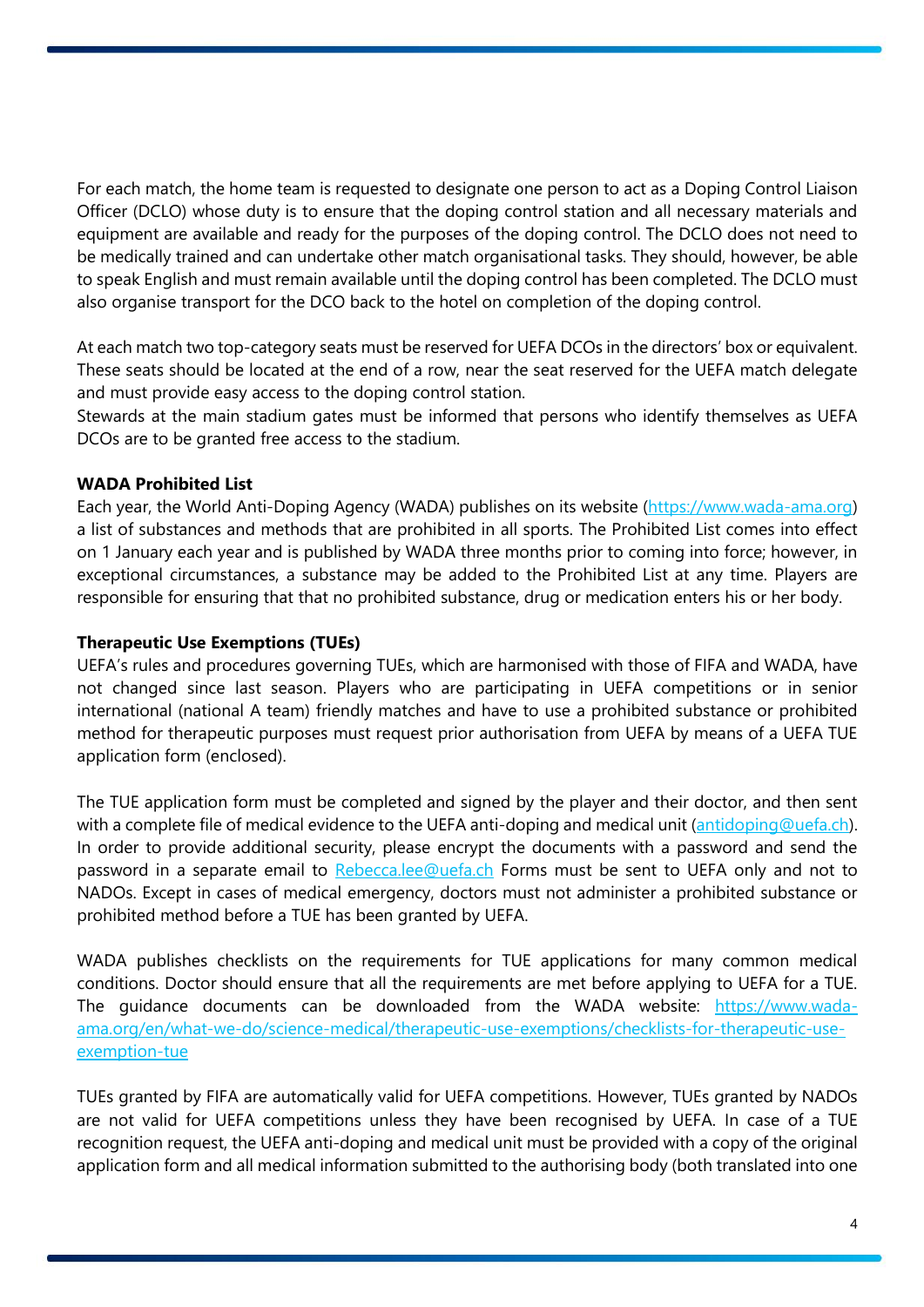of UEFA's official languages if necessary) and any other specific document that may be requested by UEFA.

Players participating in youth-level international friendly matches (i.e. any national youth team up to and including Under-21s) must apply to their NADO for a TUE, and not to UEFA.

Please read the relevant enclosures carefully for more detailed information concerning TUEs.

# **Anti-doping section of UEFA.com**

All documents related to anti-doping matters (UEFA Anti-Doping Regulations, edition 2018; 2019 WADA Prohibited List; WADA Summary of major modifications to the List, UEFA Guide to the WADA Prohibited List and TUEs; TUE application form; UEFA circular 72/2018 concerning the 2019 WADA Prohibited List; players' education leaflets) and any other relevant anti-doping information may be downloaded in several languages from the dedicated anti-doping section of UEFA.com at: <http://www.uefa.com/insideuefa/protecting-the-game/anti-doping/index.html>

UEFA has a confidential Integrity reporting platform which has been designed to enable players and team staff to report their doping suspicions. UEFA encourages anyone who has witnessed an anti-doping rule violation being committed, or who has reasonable grounds to believe that doping has taken place in football, to get in touch. Informers can provide their contact details if they wish, or can access a secure post-box where information can be reported anonymously. The Integrity platform can be accessed online via UEFA's website <https://integrity.uefa.org/index.php> or via the 'UEFA Integrity App' that can be downloaded from the App Store or Google Play.

# **Medical**

# **Concussion**

Following the numerous and serious concussion cases witnessed in European football during the 2018/19 season, UEFA would like to remind all clubs and national association of the concussion procedure, which must be implemented at all matches.

- 1. In the event of a suspected concussion the referee stops the game to allow the injured player to be **assessed by the team doctor**, in accordance with Law 5 of the IFAB Laws of the Game. In principle this should take no more than three minutes, unless a serious incident requires the player to be treated on the field of play or immobilised on the field for immediate transfer to hospital (e.g. spinal injury).
- 2. Any player suffering a head injury that requires assessment for potential concussion **will only be allowed to continue playing after the assessment, on specific confirmation by the team doctor to the referee of the player's fitness to do so.**

**It is essential that the confirmation remains with the team doctor and there is no interference from other parties such as coaches, players or referees.** Other players are also asked not to touch or move the injured player (hands in mouth) in order to avoid further harm.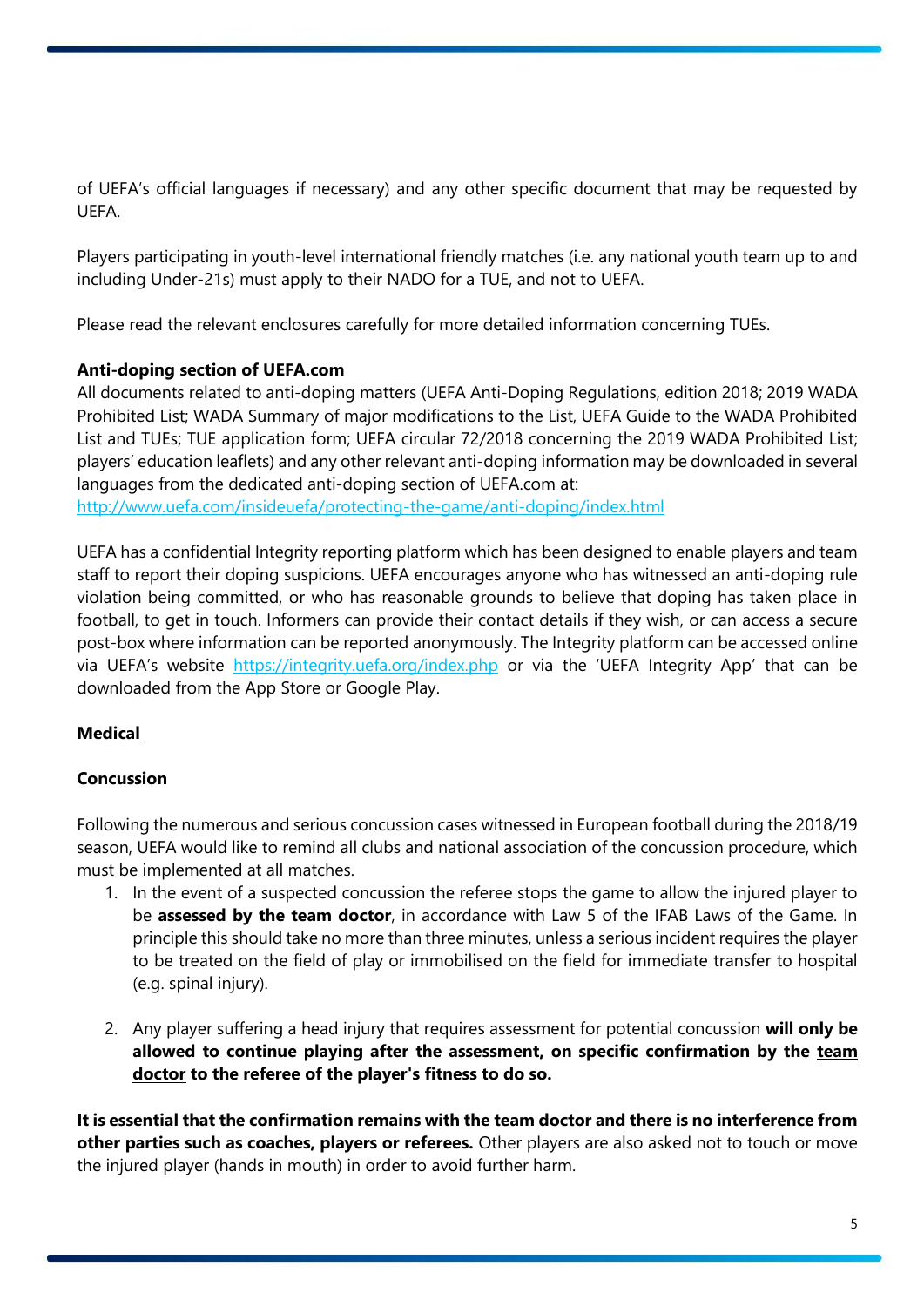To support this procedure, UEFA developed a concussion poster, which you can find as an enclosure to this letter, and which we would like you to print and hang in all dressing rooms, medical rooms and referees' rooms. We also invite associations and clubs to organise meetings and ask their team doctors to educate the players, coaches, the team staff and referees in this respect.

We encourage all clubs and associations to use medical review systems at matches in order to give doctors the possibility to review live footage directly from the bench.

### **Pre-match/tournament medical information**

As explained in the UEFA medical regulations under article 14 and 15, host clubs/associations must provide pre-match and pre-tournament medical information to the visiting team's medical staff as well as the UEFA match delegate at least two weeks in advance of the match/tournament.

Clubs and Member Associations have asked UEFA to provide a template to support the implementation of this document. Please find enclosed a template as well as an example, which will help in the creation of the pre-match medical/tournament information document.

### **UEFA minimum medical requirements**

The UEFA minimum medical requirements (MMR) remain the same as last season. Host clubs and associations are reminded of the importance of compliance, and that failure to do so will result in referral of the club/association to UEFA's disciplinary bodies.

The 2017 edition of the UEFA Medical Regulations, with full details of mandatory pre-competition medical examinations and MMR, as well as the Guide to Minimum Medical Requirements are available to download in several languages from the dedicated medical section of UEFA.com: <http://www.uefa.com/insideuefa/protecting-the-game/medical>

Should you have any queries or require additional information regarding the UEFA Anti-Doping Regulations, please contact Caroline Thom [\(caroline.thom@uefa.ch\)](mailto:caroline.thom@uefa.ch). All other questions can be addressed to [antidoping@uefa.ch](mailto:antidoping@uefa.ch) or [medical@uefa.ch.](mailto:medical@uefa.ch)

Yours faithfully,

**U E F A**

Theodore Theodoridis General Secretary